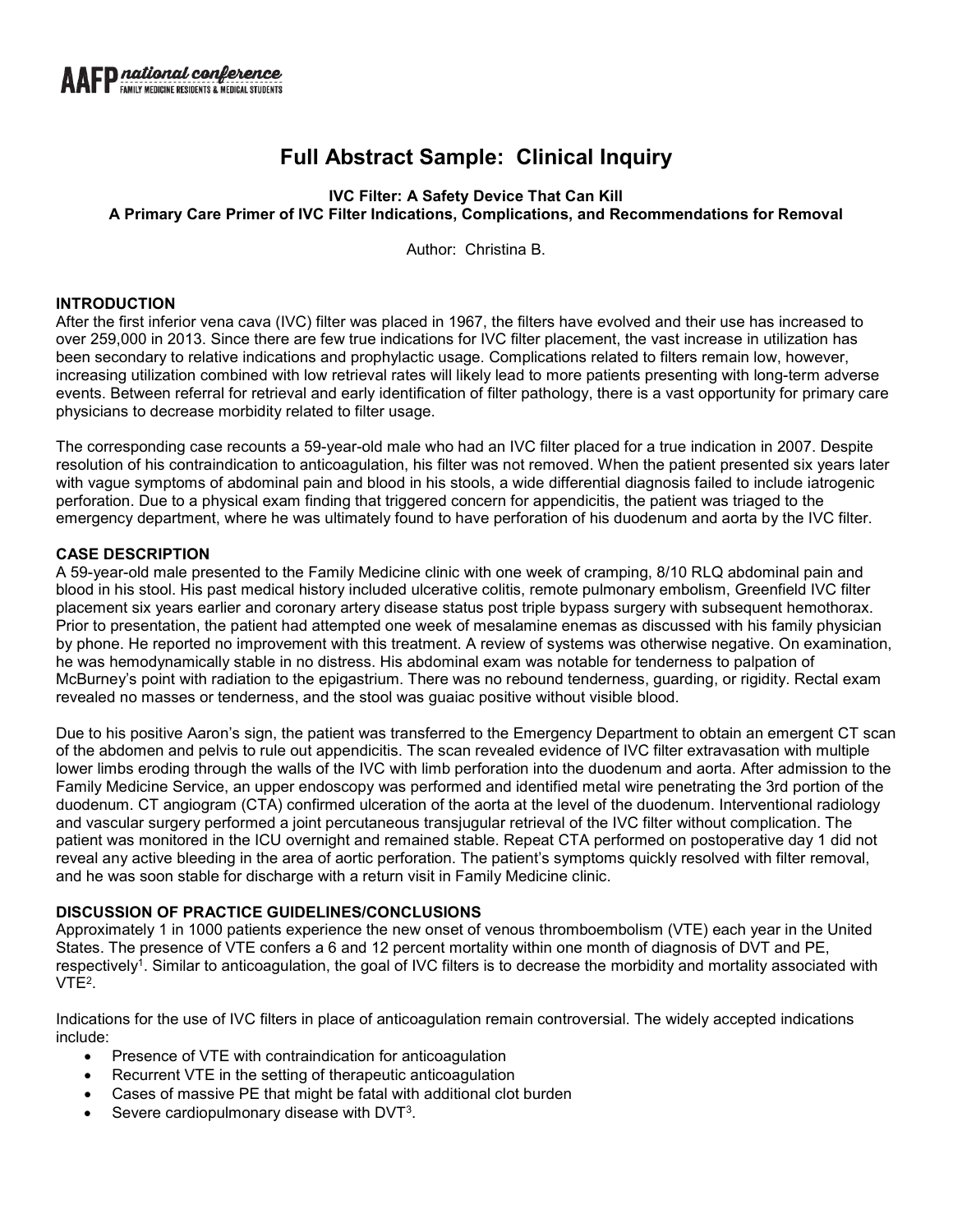There has been a steady increase in the use of IVC filters in the United States since 19794. Retrospective reviews of coding revealed that the greatest increase in use was for relative indication or prophylaxis. Relative indications are present in patients with a large free-floating thrombus in the IVC, fall risk, or poor compliance with anticoagulation. Filter placement for prophylaxis is considered in patients undergoing orthopedic or high-risk surgical procedures, patients with active malignancies but contraindication for anticoagulation, or in cases of severe trauma5.

While IVC filters appear to be effective in prevention of pulmonary embolism, they have also been associated with numerous reports of adverse effects<sup>6</sup>. Complications of filters are divided into three categories: insertion, long-term risk, and removal. Procedural risks include bleeding, hematoma formation, infection, inadvertent arterial puncture, and malposition. The risks of IVC removal include exposure to large clot burden, epithelialization with inability to remove the filter, and extended procedural times due to difficult removal7.

A greater emphasis will be placed on long-term risks and the role of surveillance by the primary care physician. Delayed adverse events secondary to implanted IVC filters include device migration, embolization, perforation, and fracture. Previous case reports have described injury to the aorta, portal vein, diaphragm, kidneys, ureters, intestines, and spinal column from IVC penetration<sup>3</sup>. Migration and embolization into the heart valves, right ventricle, and pulmonary outflow tract have also occurred. Furthermore, numerous studies have identified increased risk for recurrent DVT and even IVC thromboembolic occlusion in patients with long-term filters<sup>8</sup>.

Between 2005-2010, 921 long-term adverse event reports were placed to the US Food and Drug Administration (FDA), including 328 device migrations, 146 embolizations, 70 perforations, and 56 filter fractures. Due to these reports, the FDA issued a safety warning in 2011 recommending primary care providers to refer patients for retrieval of IVC filters when indications are no longer met9. At present, there are no widely accepted guidelines for surveillance imaging. While up to 25% of filters have evidence of erosion or perforation on radiologic tests, only 0.4% are believed to be clinically significant<sup>10</sup>. This creates a diagnostic challenge for physicians hoping to preempt clinically apparent filter pathology.

With the wide use of retrievable filters in the 21st century, there is an area of opportunity for family physicians to decrease adverse events by promoting removal when no longer indicated. Of note, the current retrieval rate for temporary filters is only 34% in the US, as compared to 81% in the UK3. Loss of follow up is the most common reason cited for failure to remove temporary filters<sup>11</sup>.

A significant responsibility remains for family physicians to recognize patients that no longer meet the indication for filter placement and make the appropriate referrals for removal. For those who are not candidates for removal, physicians must maintain a high index of suspicion for filter pathology. The differential diagnosis for nonspecific intraabdominal symptoms should include complications of implanted filters in the appropriate population. Through familiarity with indications, complications, and recommendations for removal, family physicians can increase detection of adverse events, improve clinical outcomes, and help prevent iatrogenic morbidity and mortality associated with IVC filters.